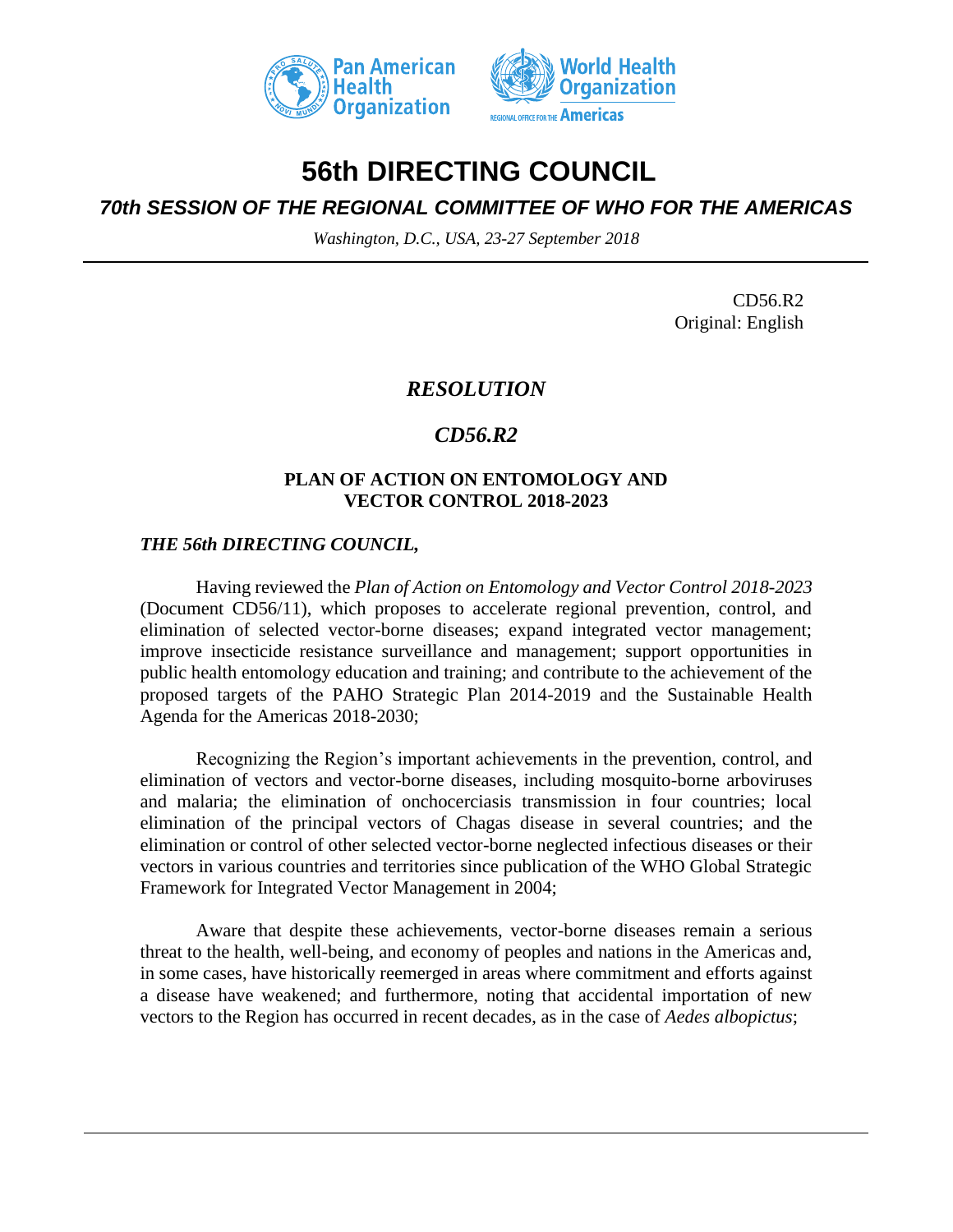Aware that efforts for the prevention, control, and elimination of selected vectors and vector-borne diseases will necessitate: *a)* better coordination among all partners and stakeholders; *b)* review and updating of the education and training of vector control technicians and specialists, policies, and strategic frameworks; *c)* the use of new vector control tools and techniques; *d)* improved and sustained surveillance of vectors and vector-borne diseases at all levels of the health system; *e)* the sustained commitment of stakeholders; *f*) approaches tailored to local environmental and epidemiological conditions; and *g)* preparation to eliminate selected vectors and prevent the establishment of new vectors;

Considering that the recent WHO document on Global Vector Control Response 2017-2030—which offers a global strategic approach, priority activities, and targets for strengthening country and local capacity to respond more effectively to the presence and threat of vectors and the diseases they transmit during the period up to 2030—has a bold vision of a world free of human suffering from vector-borne diseases and aims to reduce mortality from vector-borne diseases globally by at least 75% by 2030 relative to 2016, reduce case incidence from vector-borne diseases globally by at least 60% relative to 2016, and prevent epidemics of vector-borne disease in all countries by 2030;

Recognizing that this Plan of Action is the platform for implementing the WHO Global Vector Control Response 2017-2030 and its strategic approach in the Region,

#### *RESOLVES:*

1. To approve the *Plan of Action on Entomology and Vector Control 2018-2023* (Document CD56/11).

2. To urge the Member States, considering their contexts, needs, vulnerabilities, and priorities, to:

- a) affirm the growing importance of entomology and vector control as a public health priority for the Member States of the Region;
- b) review and update national strategic and operational plans or establish new ones towards vector surveillance, prevention, control, and/or elimination, investing in appropriate human and capital resources and new tools and strategies; employ tailored approaches that address disease transmission by vectors in the context of the social determinants of health and existing health care systems; and provide for stepping up interprogrammatic collaboration and intersectoral action;
- c) heighten engagement in efforts to address vectors and vector-borne diseases, including coordination with other countries and relevant subregional initiatives in entomological and epidemiological surveillance, insecticide resistance surveillance and adequate measures to manage and prevent/reverse it, collaborative efforts in the monitoring and evaluation of new tools and technologies deployed in the Region, and dissemination of monitoring and evaluation results;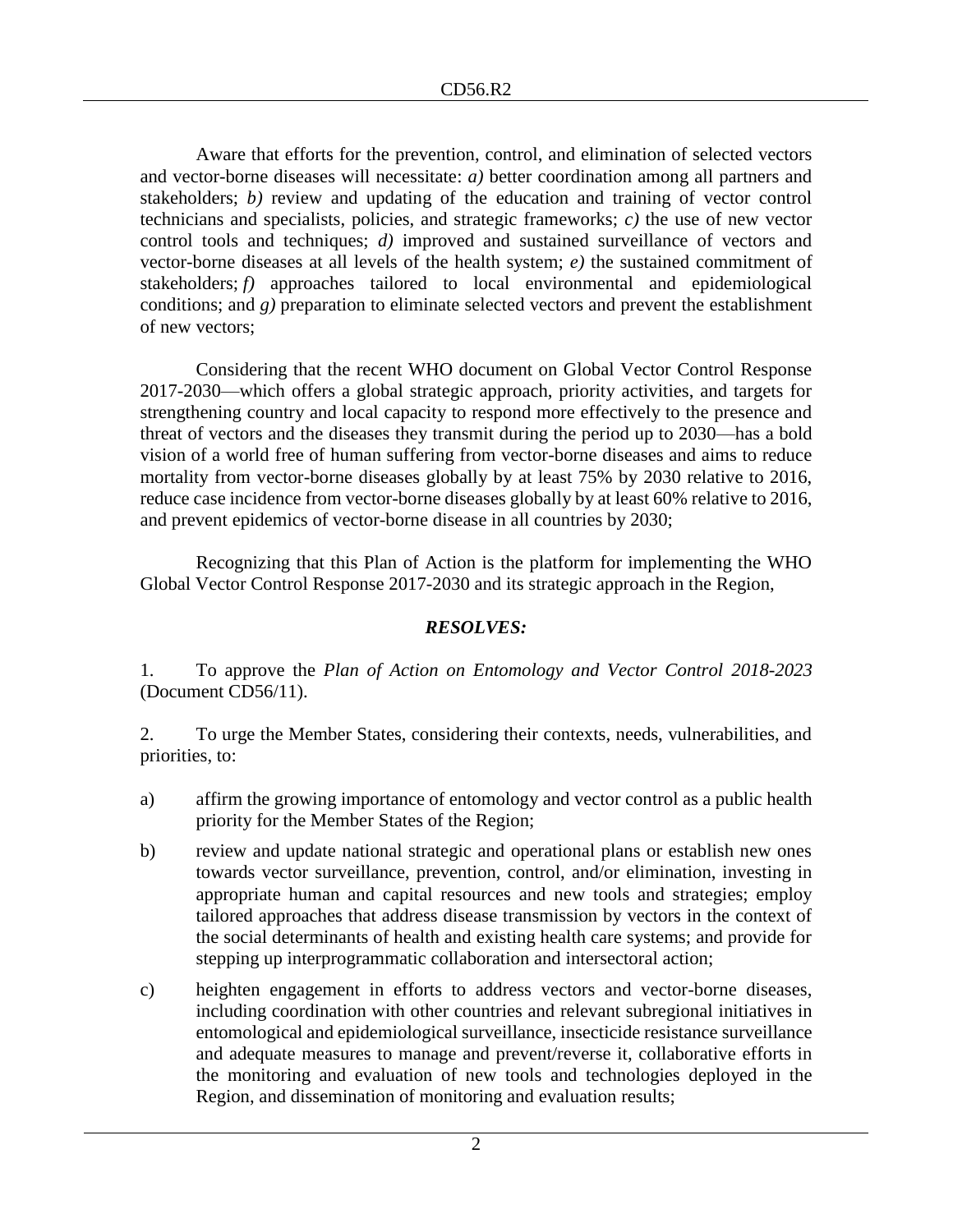- d) guarantee the availability of key vector control supplies, including WHO-recommended insecticides and other biocides and treated insecticidal nets, vector traps, and other control tools, through effective planning and forecasting of national needs, utilizing the PAHO Regional Revolving Fund for Strategic Public Health Supplies for joint procurement, as applicable;
- e) strengthen entomological and appropriate epidemiological and public health services and align them with PAHO/WHO evidence-based guidelines and recommendations on vector surveillance, prevention, and control and on insecticide resistance surveillance;
- f) sustain the commitment of both endemic and non-endemic countries to combat targeted vector-borne diseases, including the sharing of vector surveillance information, where feasible; and strengthen appropriate sectors (e.g., agriculture, housing, infrastructure, environment) to help ministries of health combat vectors and the diseases they transmit, particularly in terms of collaborative planning and sustained or increased investments and provision of the necessary resources from those sectors;
- g) establish integrated entomological, epidemiological, public health, and vector control strategies and develop capacities to surveil, prevent, and control the establishment or reestablishment of vectors and the diseases they transmit, with broad community participation so that the process helps to strengthen and sustain national health systems; surveillance, alert, and response systems; and disease control and elimination programs, with attention to factors related to gender, ethnicity, and social equity;
- h) engage in regular dialogue on collaboration in vector control with subnational and municipal governments, local stakeholders, and communities living in conditions that make them more vulnerable to the occurrence and transmission of vector-borne diseases; further intensify efforts to educate public health professionals and technicians about vector prevention and control, and to educate and engage populations and occupational groups living in areas highly susceptible or vulnerable to vectors and the diseases they transmit;
- i) support engagement in the testing, evaluation, and monitoring of new or expanded entomological and vector control tools and techniques in the context of an organized operational research agenda that addresses important knowledge and operational and technology gaps in vector surveillance and control in the various work contexts of the Region.